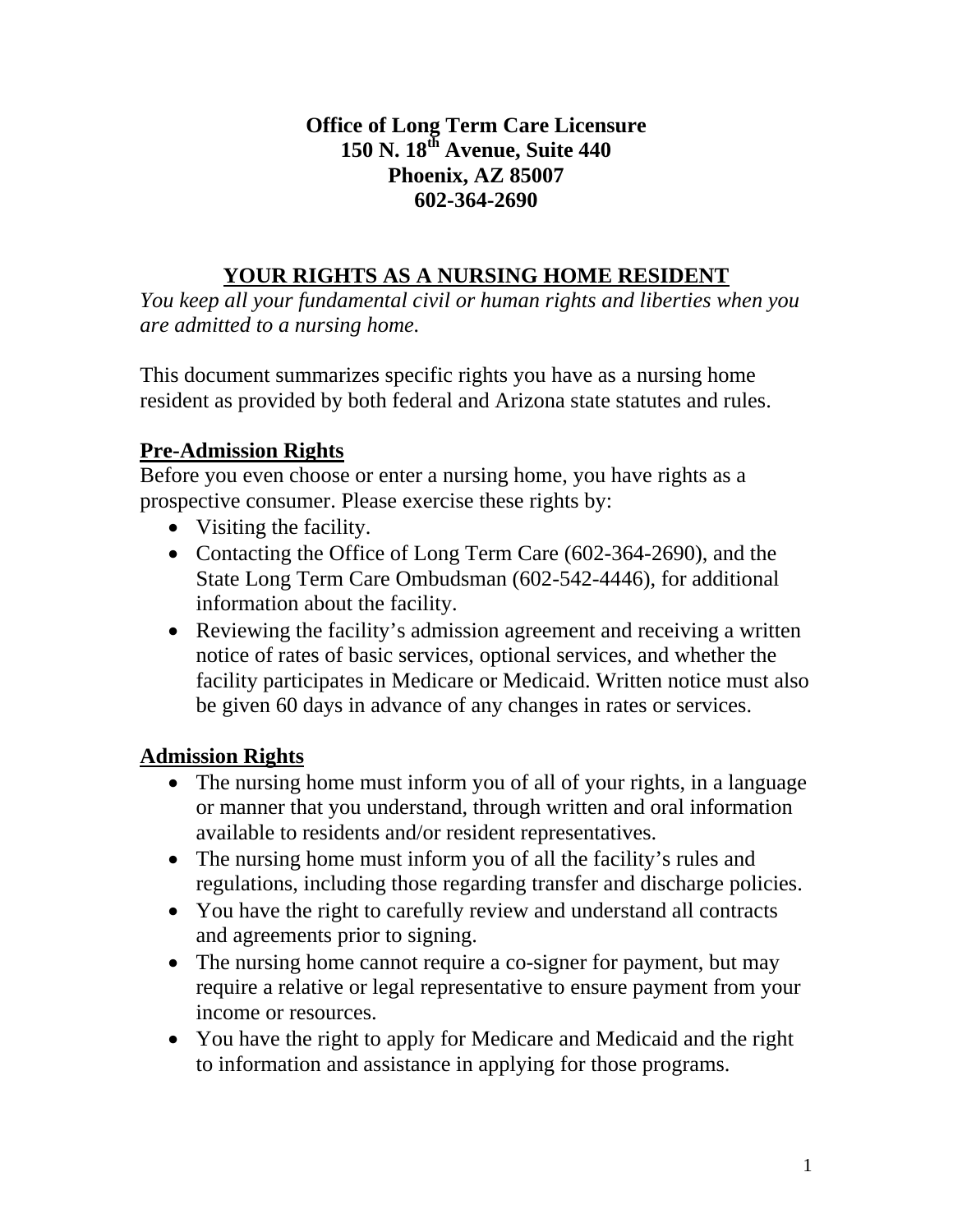- You cannot be asked to give up or delay your rights to receive Medicare or Medicaid.
- You cannot be asked to give the facility a security deposit if you are a Medicare or Medicaid beneficiary.

### **Basic Rights**

- You have the right to be treated with respect and dignity, in recognition of your individuality and preferences.
- You have the right to quality care and treatment that is fair and free from discrimination.
- Relatives or a legal representative may act on your behalf to exercise these rights when you are unable to do so yourself.

### **Visits-Privacy-Confidentiality - You have the right to:**

- Visits with family and friends.
- Contact and meet with certain agency representatives or individuals who provide health, legal, social, or other services.
- Privacy during your visits or meetings, in making telephone calls, and with your mail. Reasonable visiting hours must be provided.
- Privacy in your room and during bathing, medical treatment, and personal care.
- Keep your personal and health records confidential.

## **Quality of Life in the Nursing Home – You have the right to:**

- Choose and participate in activities that you like and which are part of your plan of care.
- Participate in social, religious, and community activities.
- Register and vote in local, state and national elections.
- Voice complaints or grievances without fear of retaliation. The nursing home must give you information about how to file a complaint with the facility, the Ombudsman, and with the Office of Long Term Care.
- Organize and participate in resident groups. Your family has the right to organize and participate in family groups in the nursing home.

## **Living Accommodations and Care – You have the right to:**

- Express preferences with respect to your room and roommate and be advised in writing before any changes are made.
- A safe, clean, comfortable, home-like environment.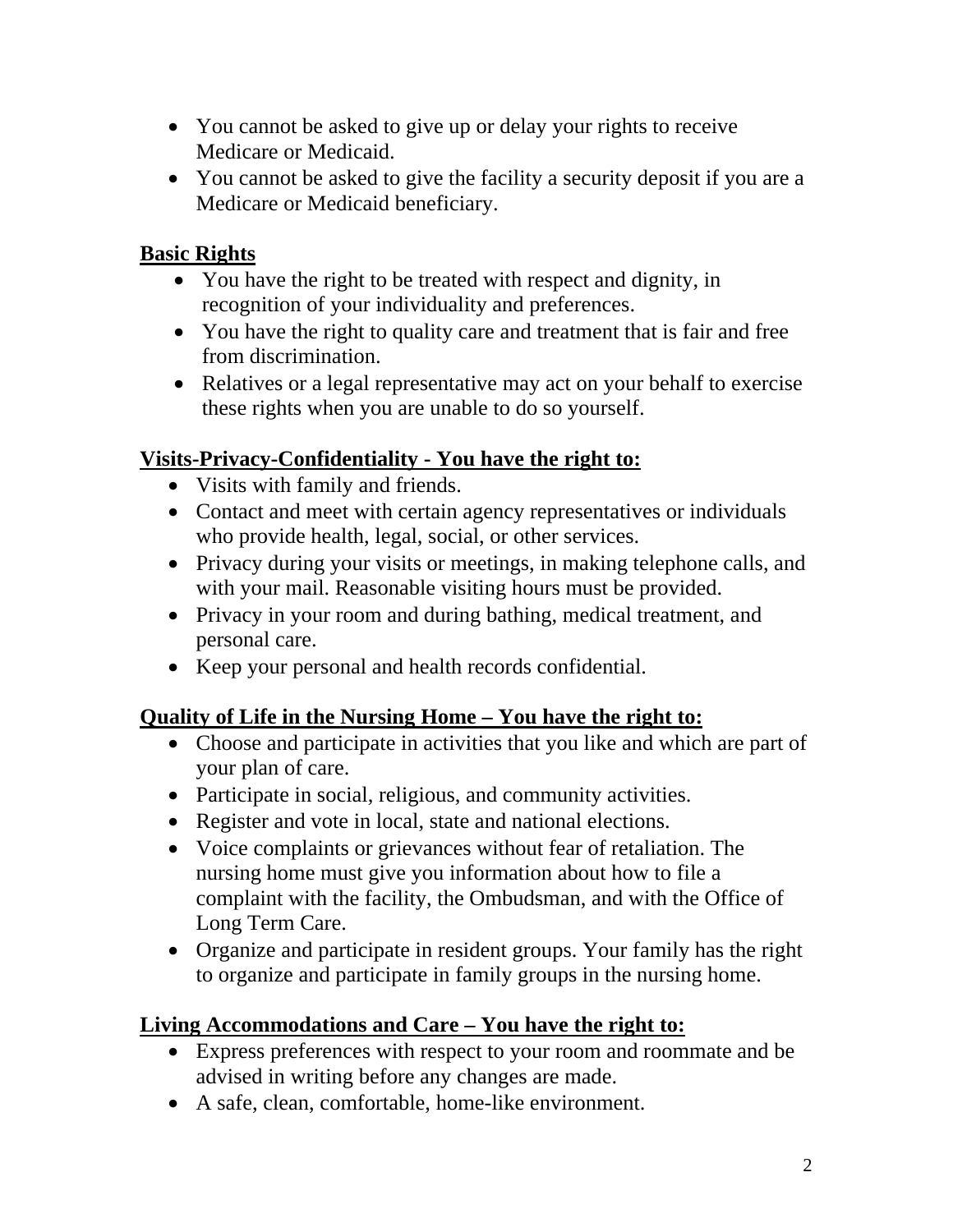- Receive care in a manner which promotes and enhances your quality of life. This includes food of the quantity and quality to meet your needs and preferences.
- Services necessary to attain or maintain your highest practicable level of functioning.

#### **Protect Your Money and Possessions – You have the right to:**

- Manage your own financial affairs, or you may have the nursing home manage your personal money in accordance with specific arrangements which include periodic accounting reports.
- Reasonable security of clothing and personal property. The nursing home must have a program to reduce theft and loss.

#### **Medical Care and Treatment – You have a right to:**

- Participate in your plan of care and treatment.
- Choose your personal physician.
- Refuse any plan of care, treatment, or procedure.
- Make advance directives, such as durable power of attorney, or other instructions about important health care decisions.
- Participate or refuse to participate in experimental research.

### **Freedom from Restraint and Abuse – You have the right to:**

- Refuse restraints that limit your mobility or drugs that affect your mind, except in emergency situations. Any use of such restraints must be to treat medical symptoms and not for the purpose of discipline or staff convenience.
- Be free from verbal, physical, sexual, and mental abuse; corporal punishment; neglect; and involuntary seclusion.
- Not be required to perform services for the facility unless the work is medically indicated and included in the plan of care.

#### **Transfer and Discharge Rights – You have the right to:**

- Be notified in writing before you are to be transferred or discharged from the nursing home.
- The facility's notice must include an explanation of the right to appeal the transfer/discharge to the State. For private pay residents, the "State" is the State survey agency, and the appeal is handled as a complaint investigation. For all other residents with an insurance contractor, the appeal process is handled by the contractor.